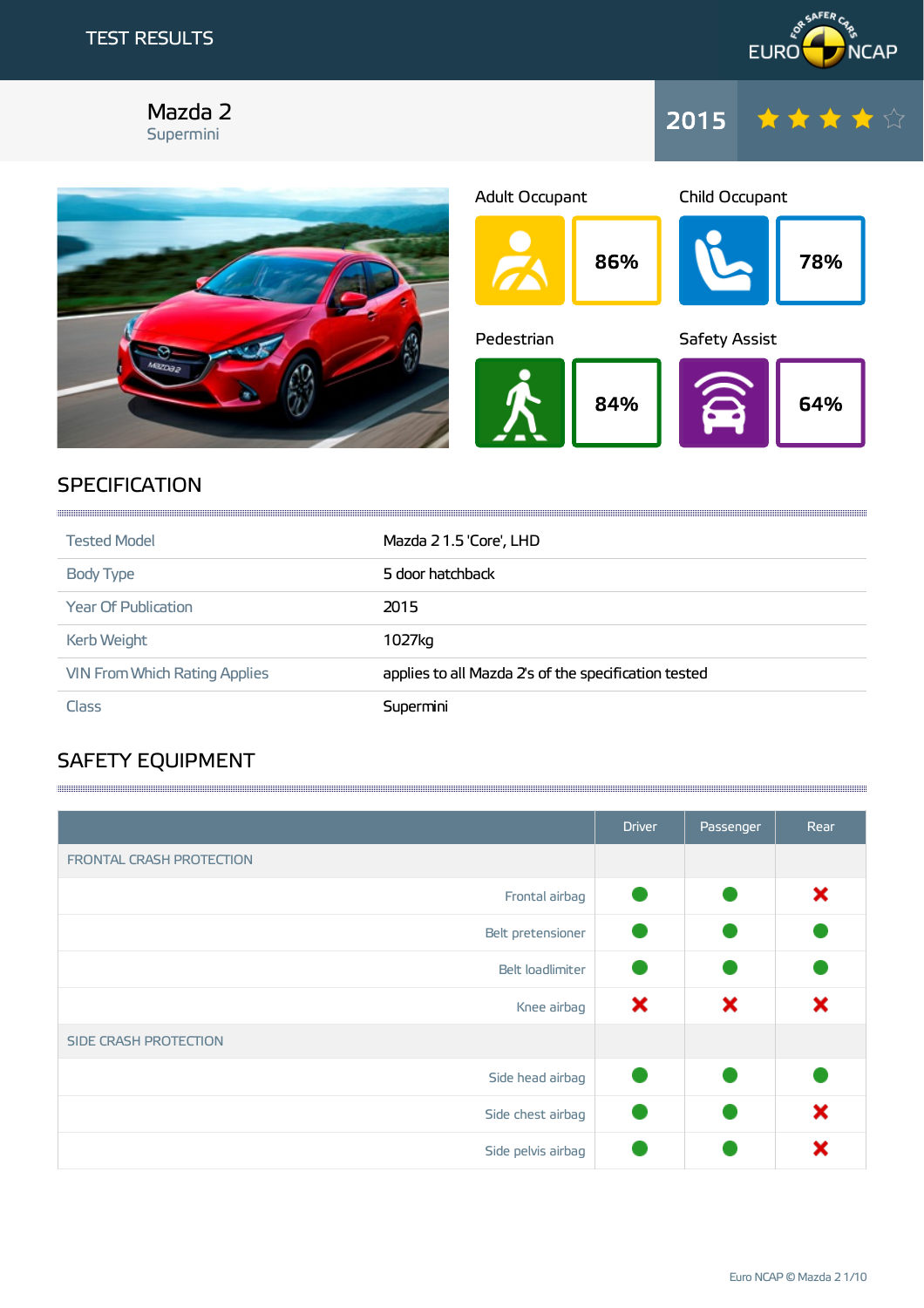

# SAFETY EQUIPMENT (NEXT)

|                         | <b>Driver</b> | Passenger | Rear |
|-------------------------|---------------|-----------|------|
| <b>CHILD PROTECTION</b> |               |           |      |
| <b>Isofix</b>           |               | ×         |      |
| Integrated CRS          |               | ×         | ×    |
| Airbag cut-off switch   |               |           |      |
| <b>SAFETY ASSIST</b>    |               |           |      |
| Seat Belt Reminder      |               |           |      |

| OTHER SYSTEMS           |   |
|-------------------------|---|
| Active Bonnet (Hood)    | × |
| <b>ESC</b>              |   |
| <b>AEB City</b>         | O |
| AEB Inter-Urban         | × |
| Speed Assistance System | O |
| Lane Assist System      |   |

The Safety Equipment includes those items relevant for the year of assessment

Fitted to test car as standard  $\bigcirc$  Fitted to test car as option  $\qquad$  Not applicable  $\qquad \bigtimes$  Not available

Not fitted to test car but available as option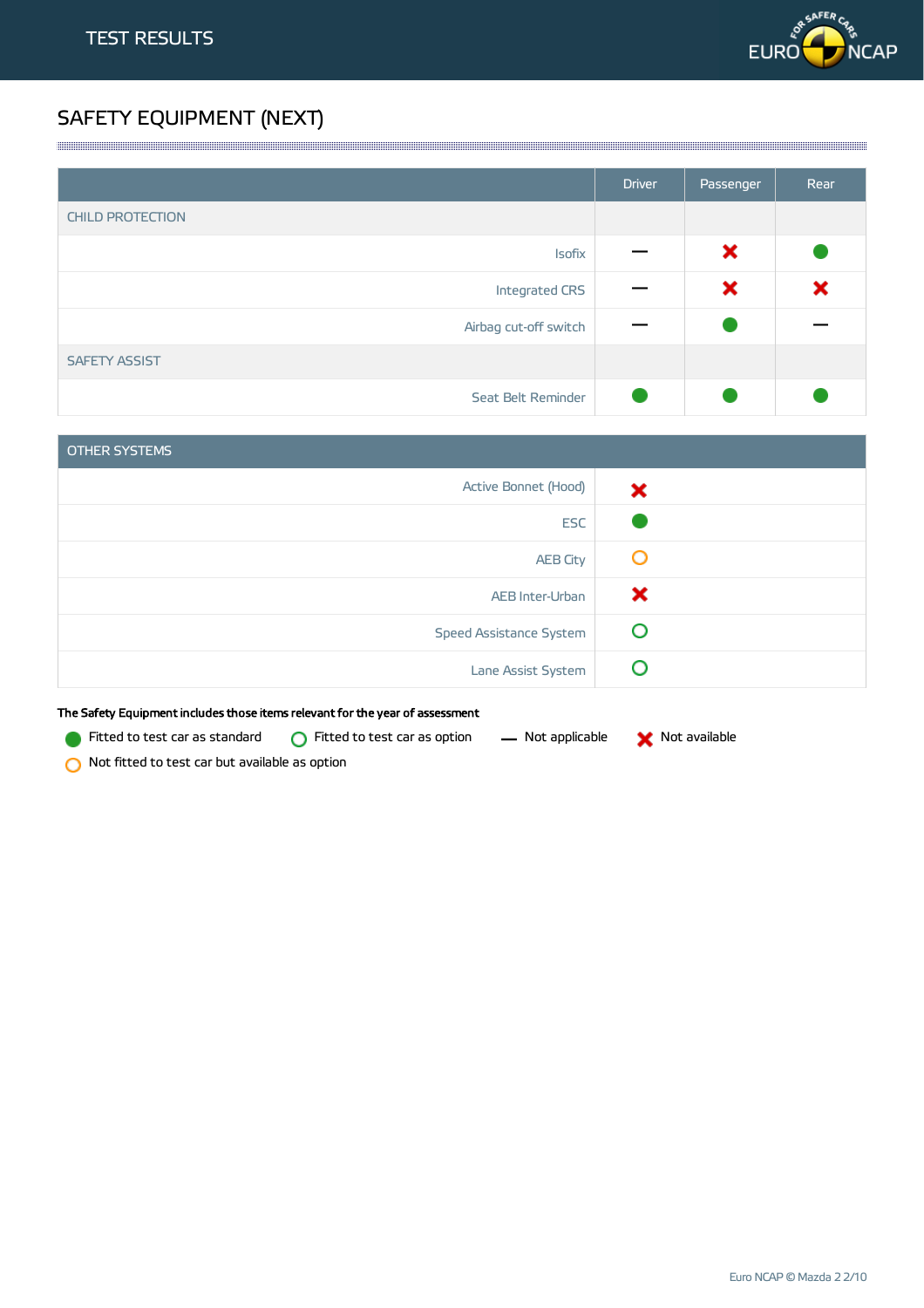



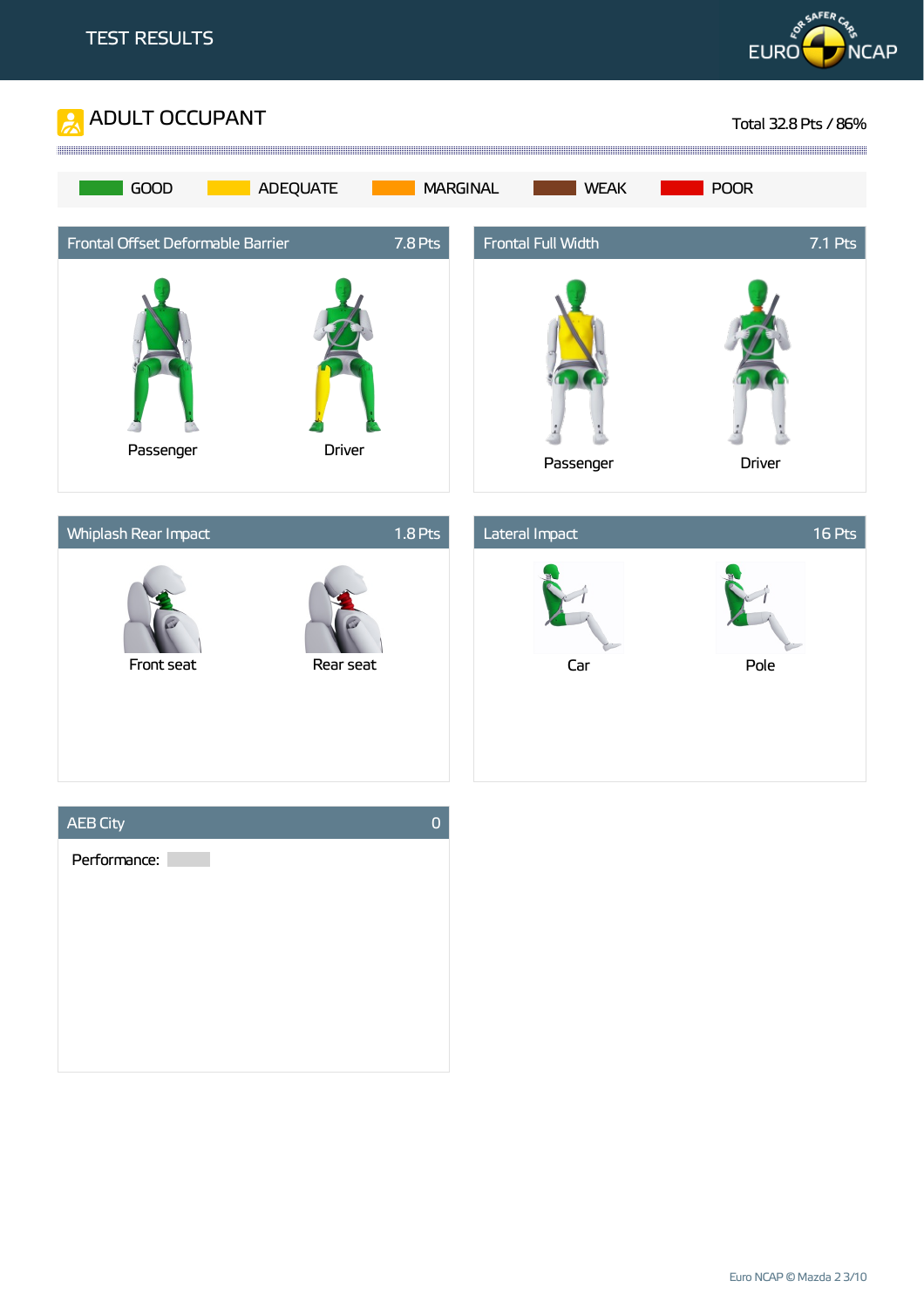



### Comments on Adult Occupant

The passenger compartment of the Mazda 2 remained stable in the frontal offset barrier test. In that test, maximum points were scored for the protection of the passenger dummy and only a fraction of a point was lost for the driver. Dummy readings indicated good protection of the knees and femurs of both front seat occupants and Mazda showed that a similar level of protection would be provided to occupants of different sizes and to those sat in different seating positions. In the full-width frontal test, good protection was provided to all body regions of the front seat passenger except the neck, protection of which was rated as marginal owing to the neck extension measured during the test. Protection of the rear seat passenger was rated as good or adequate for all body regions. Maximum points were scored in the side impact barrier test, with good protection of all critical body regions. Even in the more severe side pole impact, protection was good and maximum points were scored. For the front seats and head restraints, tests indicated good protection against whiplash injuries in the event of a rear-end collision but a geometric assessment of the rear seats indicated poor protection. A low-speed autonomous emergency braking system is available as an option for the Mazda 2. However, as it is not standard equipment, the system did not qualify for inclusion in the assessment.

**这个人的人都不能在这个人的人,就是这个人的人,就是这个人的人,就是这个人的人,就是这个人的人,就是这个人的人,就是这个人的人,就是这个人的人,**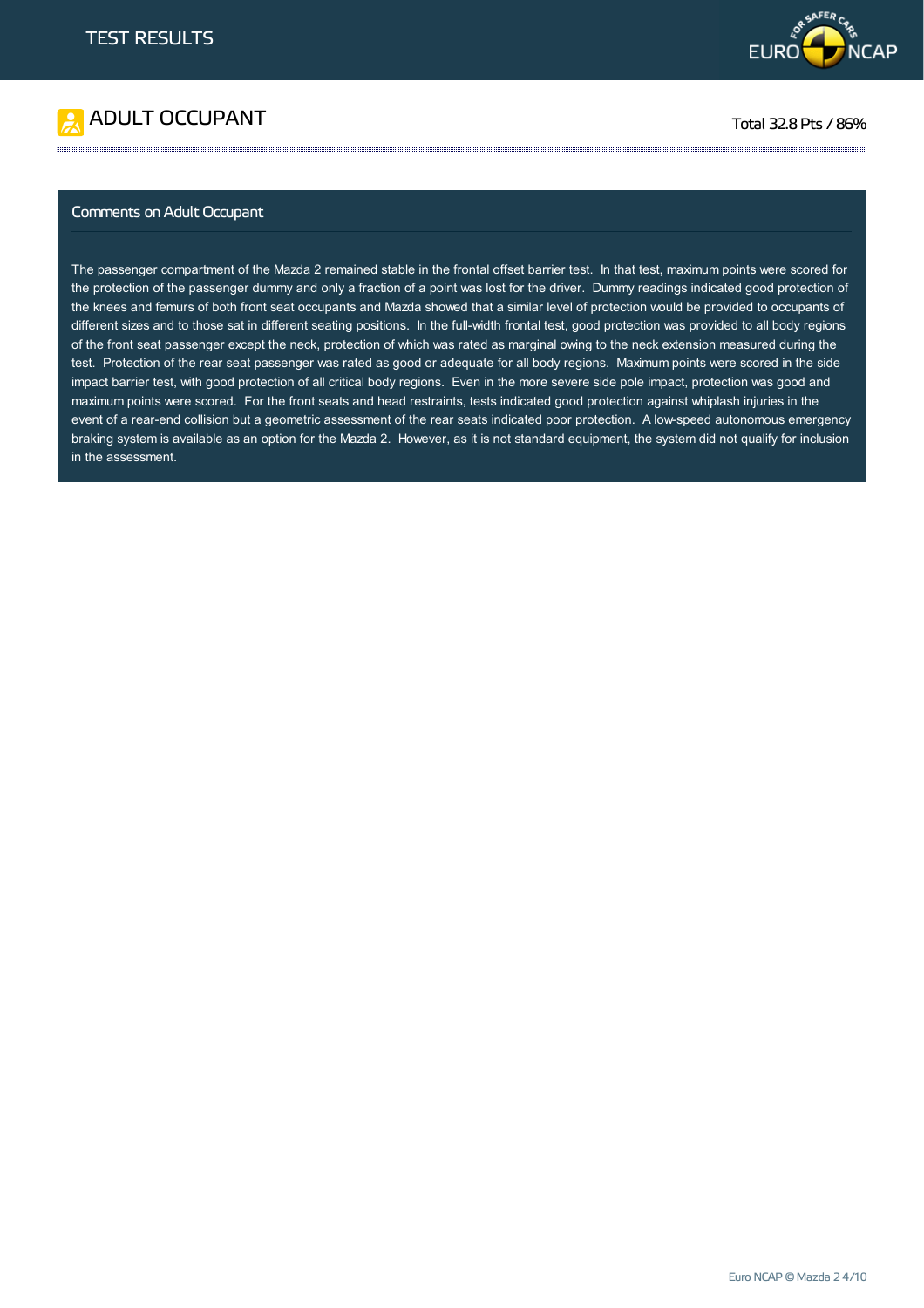

### Safety Features 6 Pts

|                                                                           | Front<br>Passenger       | 2nd row<br>outboard                    | 2nd row<br>center |
|---------------------------------------------------------------------------|--------------------------|----------------------------------------|-------------------|
| <b>Isofix</b>                                                             | ×                        |                                        |                   |
| <i>i-Size</i>                                                             | ×                        |                                        |                   |
| <b>Integrated CRS</b>                                                     | ×                        | ×                                      |                   |
| Fitted to test car as standard<br>Not on test car but available as option | X Not available          |                                        |                   |
| <b>CRS Installation Check</b>                                             |                          |                                        | 11.5 Pts          |
| Install without problem<br>Install with care<br>Safety critical problem   | Installation not allowed |                                        |                   |
| Infants up to 13 kg<br>Щ                                                  |                          |                                        |                   |
| Maxi Cosi Cabriofix (Belt)<br>Maxi Cosi Cabriofix & EasyFix (Belt)        |                          | Maxi Cosi Cabriofix & EasyFix (ISOFIX) |                   |
|                                                                           |                          |                                        |                   |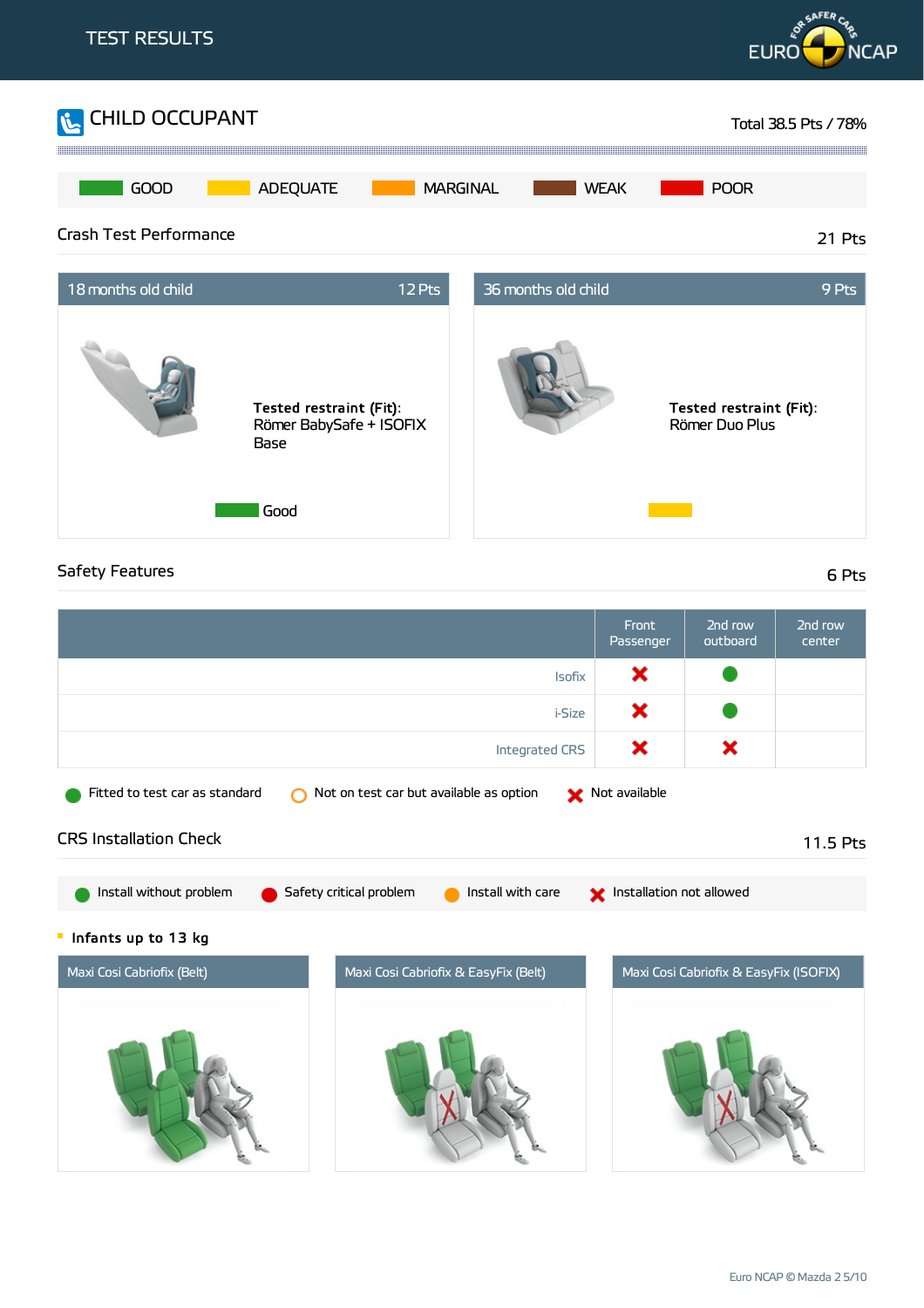



### Infants and toddlers up to 18 kg



Toddlers from 9 to 18 kg







Toddlers over 18 kg



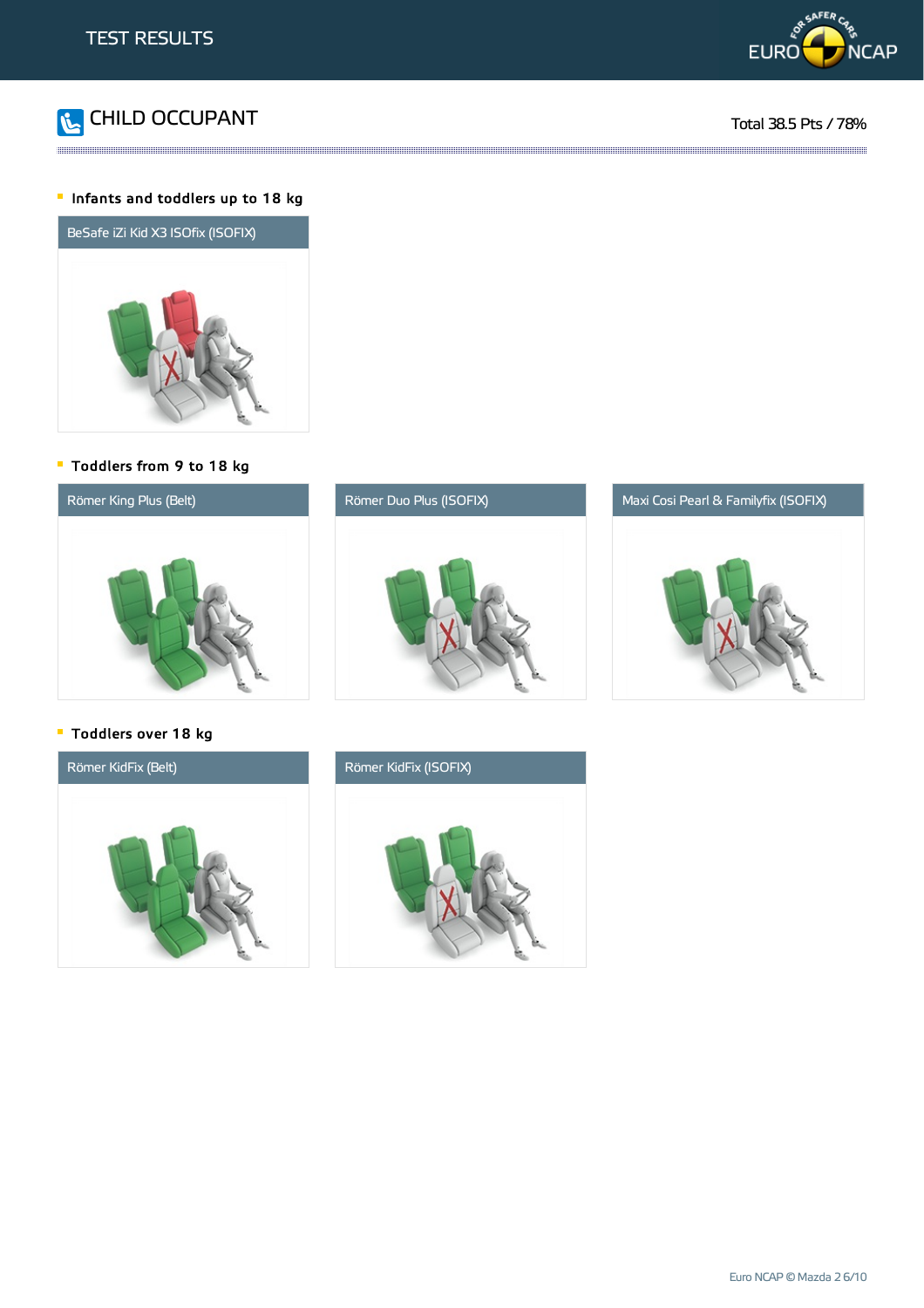



|                                        | <b>Seat Position</b> |              |             |               |              |             |               |              |
|----------------------------------------|----------------------|--------------|-------------|---------------|--------------|-------------|---------------|--------------|
|                                        | Front                |              | 2nd row     |               | 3rd row      |             |               |              |
|                                        | <b>CENTER</b>        | <b>RIGHT</b> | <b>LEFT</b> | <b>CENTER</b> | <b>RIGHT</b> | <b>LEFT</b> | <b>CENTER</b> | <b>RIGHT</b> |
| Maxi Cosi Cabriofix (Belt)             | N/A                  | Pass         | Pass        | Exempt        | Pass         | <b>N/A</b>  | <b>N/A</b>    | <b>N/A</b>   |
| Römer King Plus (Belt)                 | <b>N/A</b>           | Pass         | Pass        | <b>Exempt</b> | Pass         | <b>N/A</b>  | <b>N/A</b>    | <b>N/A</b>   |
| Römer Duo Plus (ISOFIX)                | <b>N/A</b>           | <b>N/A</b>   | Pass        | Exempt        | Pass         | <b>N/A</b>  | <b>N/A</b>    | <b>N/A</b>   |
| Römer KidFix (Belt)                    | <b>N/A</b>           | Pass         | Pass        | Exempt        | Pass         | <b>N/A</b>  | <b>N/A</b>    | <b>N/A</b>   |
| Maxi Cosi Cabriofix & EasyFix (Belt)   | <b>N/A</b>           | <b>N/A</b>   | Pass        | Exempt        | Pass         | <b>N/A</b>  | <b>N/A</b>    | <b>N/A</b>   |
| Maxi Cosi Cabriofix & EasyFix (ISOFIX) | <b>N/A</b>           | <b>N/A</b>   | Pass        | Exempt        | Pass         | <b>N/A</b>  | <b>N/A</b>    | <b>N/A</b>   |
| BeSafe iZi Kid X3 ISOfix (ISOFIX)      | N/A                  | <b>N/A</b>   | Fail        | Exempt        | Pass         | <b>N/A</b>  | <b>N/A</b>    | <b>N/A</b>   |
| Maxi Cosi Pearl & Familyfix (ISOFIX)   | N/A                  | <b>N/A</b>   | Pass        | Exempt        | Pass         | <b>N/A</b>  | <b>N/A</b>    | <b>N/A</b>   |
| Römer KidFix (ISOFIX)                  | N/A                  | <b>N/A</b>   | Pass        | Exempt        | Pass         | <b>N/A</b>  | <b>N/A</b>    | <b>N/A</b>   |

- **Pass: Install without problem**
- P Fail: install with care
- Fail: safety critical problem
- **Exempt: Installation not allowed**
- N/A: Not tested

### Comments on Child Occupant

Based on dummy readings in the dynamic tests, the Mazda 2 scored maximum points for its protection of the 1½ year dummy. Forward movement of the head of the 3 year dummy, sat in a forward-facing restraint, was not excessive but dummy readings indicated high values of neck tension and marginally high readings for chest deceleration. The recommended child restraints could not be fitted for the side barrier impact as the front seats are positioned too far rearward. Mazda showed, using in-house side barrier tests, that the two child dummies are properly contained within the protective shells of their restraints, minimising the likelihood of head contact with parts of the vehicle interior. The passenger airbag can be disabled to allow a rearward-facing dummy to be used in that seating position. Clear information is provided to the driver regarding the status of the airbag and the system was rewarded. All of the types of child restraints for which the car is designed could be fitted and accommodated with the exception of the semi-universal group 0+/1 restraint which could not be installed in the rear behind the driver's seat.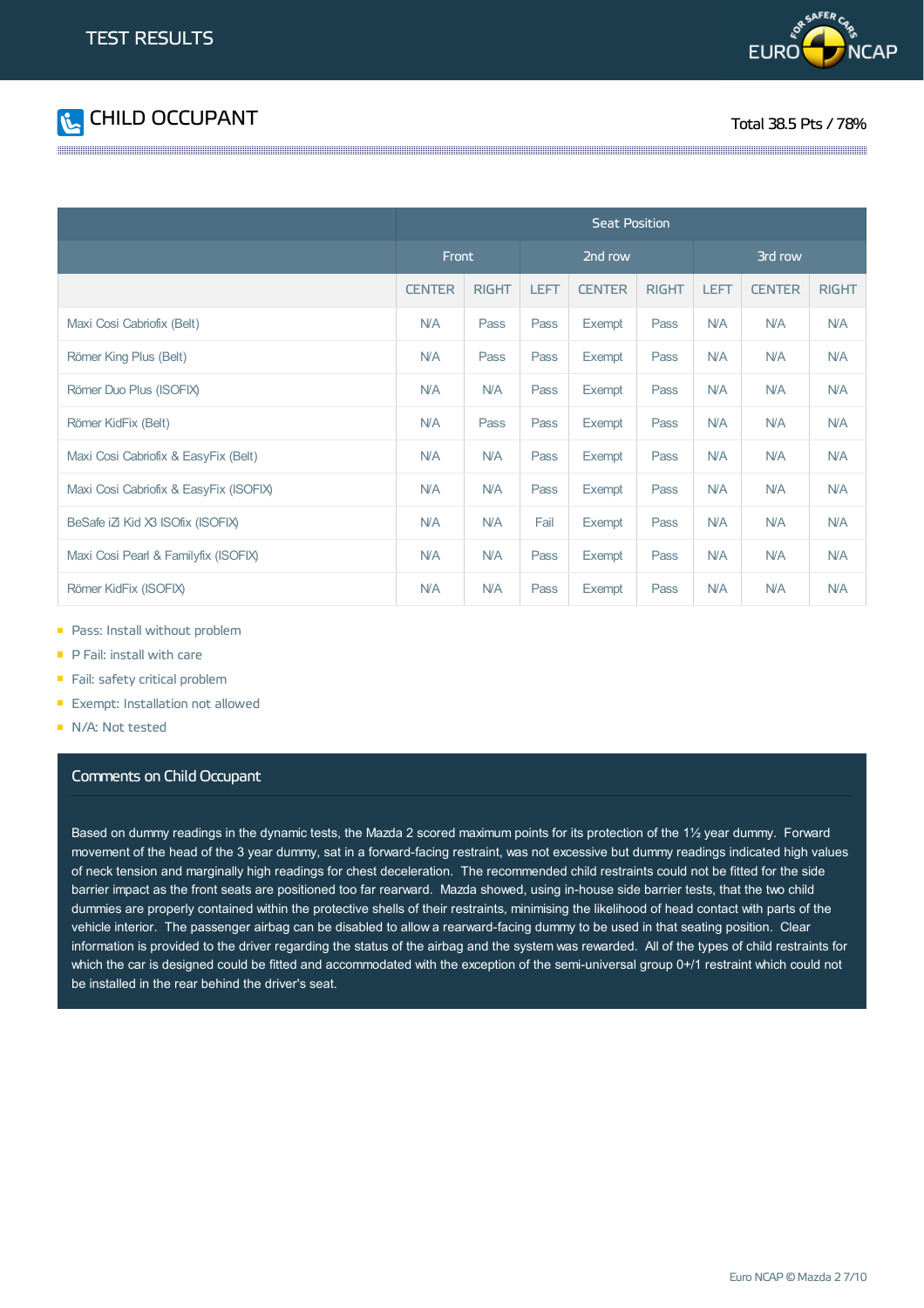



### Comments on Pedestrian

The bumper provided good protection to pedestrian's legs in all areas tested and scored maximum points. Protection provided to the pelvis area was predominantly good. The surface of the bonnet provided good protection to the head of a struck pedestrian over most of its surface, with poor results recorded only on the stiff windscreen pillars.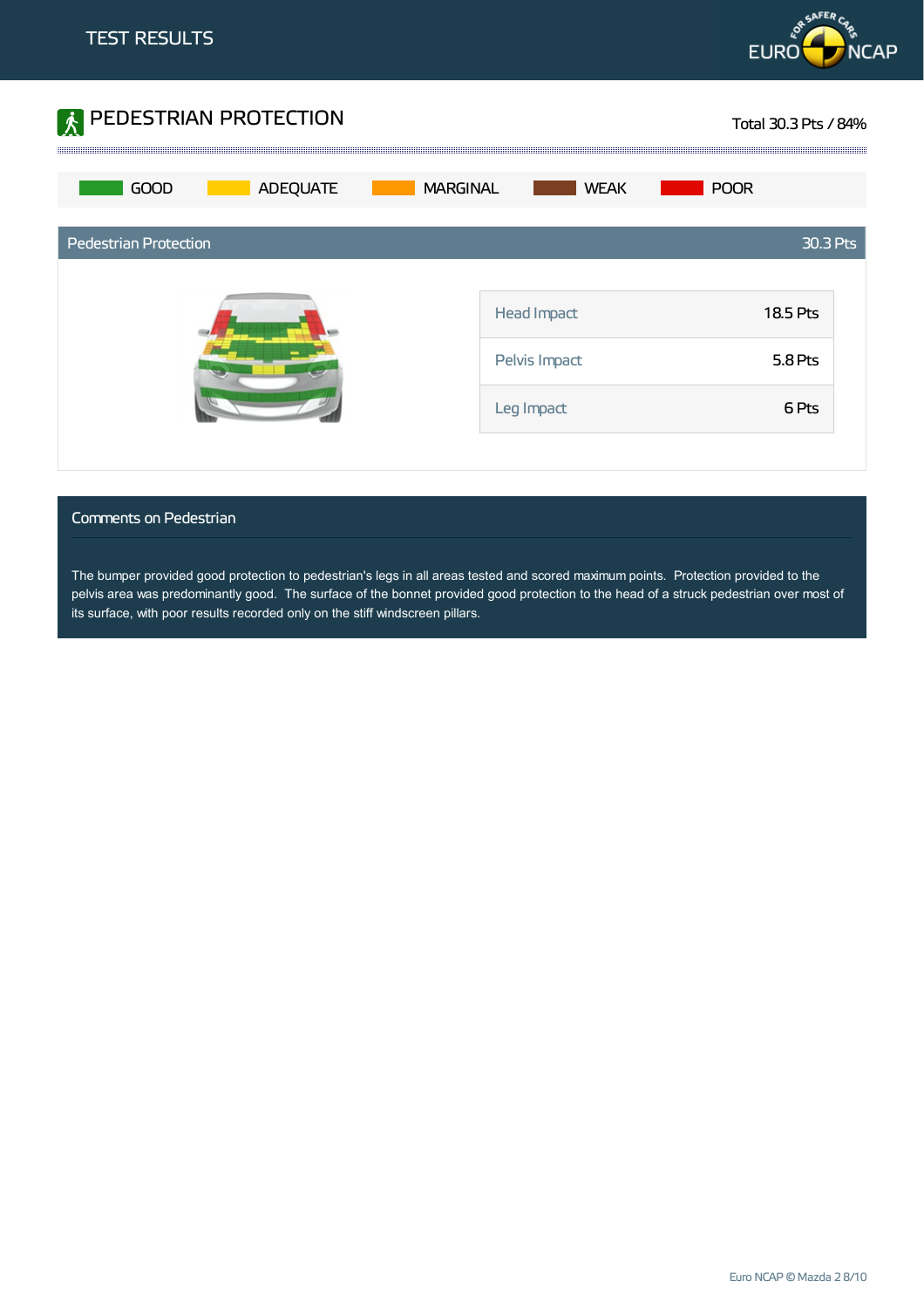| System Name   LDWS |                                                  |
|--------------------|--------------------------------------------------|
| Type               | <b>Lane Departure Warning</b>                    |
|                    | Warning   Audible & Visual                       |
| <b>PERFORMANCE</b> |                                                  |
|                    | LDW Confirmation Test   Meets NHTSA requirements |

## Speed Assistance 2.5 Pts

| Speed Limit Information Function   N/A   |  |
|------------------------------------------|--|
| Warning Function   Manually set          |  |
| Speed Limitation Function   Manually set |  |

**1999年,我们的人们也不能在这里的人们,我们也不能在这里的人们,我们也不能在这里的人们,我们也不能在这里的人们,我们也不能在这里的人们**,我们也不能在这里的人们

| <b>PERFORMANCE</b>                                |                        |
|---------------------------------------------------|------------------------|
| Vehicle Yaw Rate $@$ COS + 1.00 s $ $ 0%          | meets ECE requirements |
| Vehicle Yaw Rate @ COS + 1.75 s $\vert$ 0%        | meets ECE requirements |
| Lateral Displacement @ BOS + 1.07 s $\vert$ 2.8 m | meets ECE requirements |

## Seat Belt Reminder 3 Pts

| Applies To | All seats          |                   |      |  |
|------------|--------------------|-------------------|------|--|
| Warning    | <b>Driver Seat</b> | rear passenger(s) |      |  |
| Visual     | Pass               | Pass              |      |  |
| Audible    | Pass               | Pass              | Pass |  |

## Lane Support 1 Pts

Electronic Stability Control 3 Pts

# **SAFETY ASSIST** Total 8.3 Pts / 64%

**EURO** 

DR SAFER CA

**NCAP**